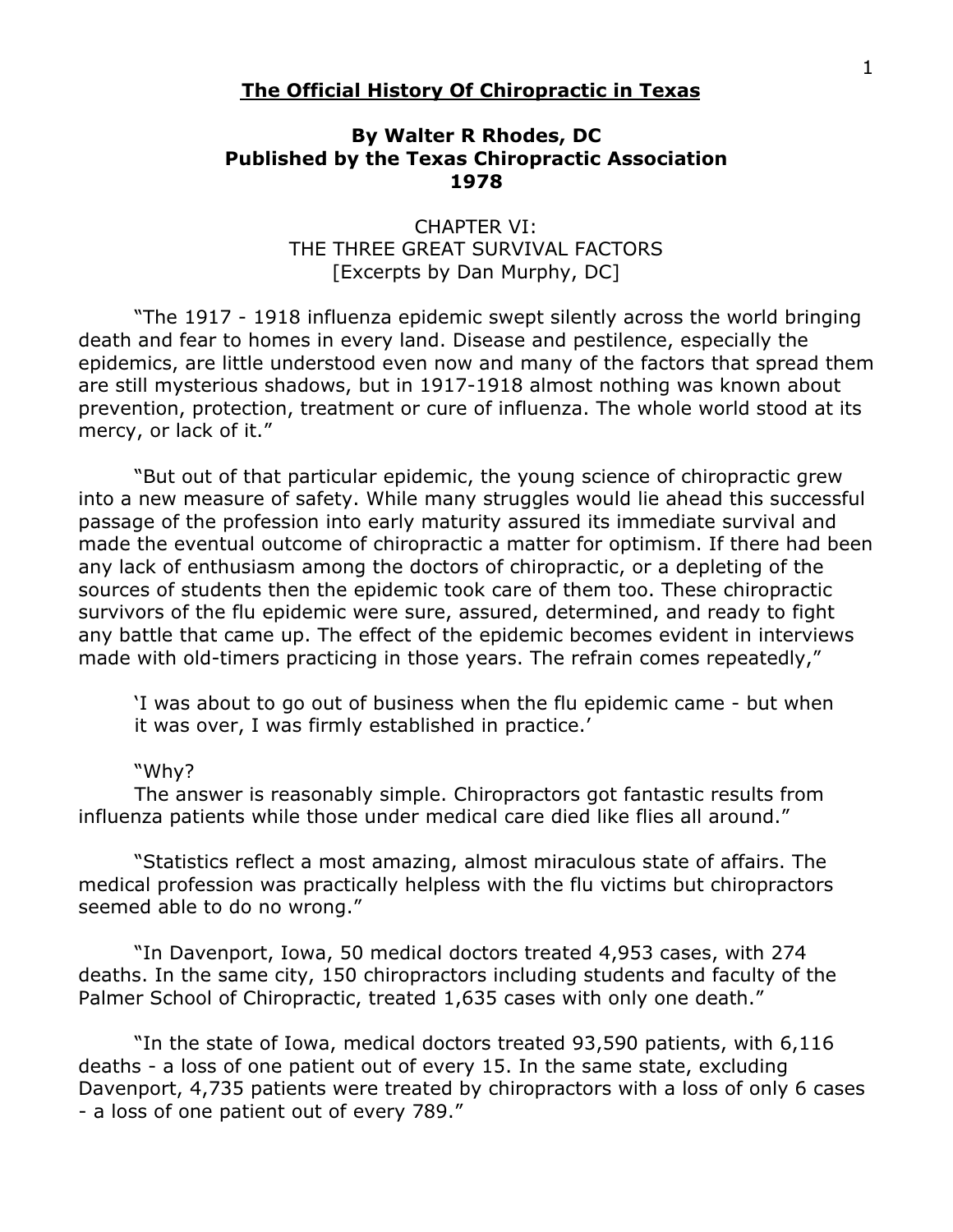"National figures show that 1,142 chiropractors treated 46,394 patients for influenza during 1918, with a loss of 54 patients - one out of every 886."

"Reports show that in New York City, during the influenza epidemic of 1918, out of every 10,000 cases medically treated, 950 died; and in every 10,000 pneumonia cases medically treated 6,400 died. These figures are exact, for in that city these are reportable diseases."

"In the same epidemic, under drugless methods, only 25 patients died of influenza out of every 10,000 cases; and only 100 patients died of pneumonia out of every 10,000 cases. This comparison is made more striking by the following table:"

| <b>Influenza</b> |        |
|------------------|--------|
| Cases            | Deaths |
| 10,000           | 950    |
| 10,000           | 25     |
| <b>Pneumonia</b> |        |
| Cases            | Deaths |
| 10,000           | 6,400  |
|                  |        |

Under drugless methods 10,000 100

"In the same epidemic reports show that chiropractors in Oklahoma treated 3,490 cases of influenza with only 7 deaths. But the best part of this is, in Oklahoma there is a clear record showing that chiropractors were called in 233 cases where medical doctors had cared for the patients, and finally gave them up as lost. The chiropractors saved all these lost cases but 25."

"Statistics alone, however, don't put in that little human element needed to spark the material properly. Dr. S. T. McMurrain [DC] had a makeshift table installed in the influenza ward in Base Hospital No. 84 unit stationed in Perigau, in Southwestern France, about 85 kilometers from Bordeaux [during WWI]. The medical officer in charge sent all influenza patients in for chiropractic adjustments from Dr. McMurrain [DC] for the several months the epidemic raged in that area. Lt. Col. McNaughton, the detachment commander, was so impressed he requested to have Dr. McMurrain [DC] commissioned in the Sanitary Corps."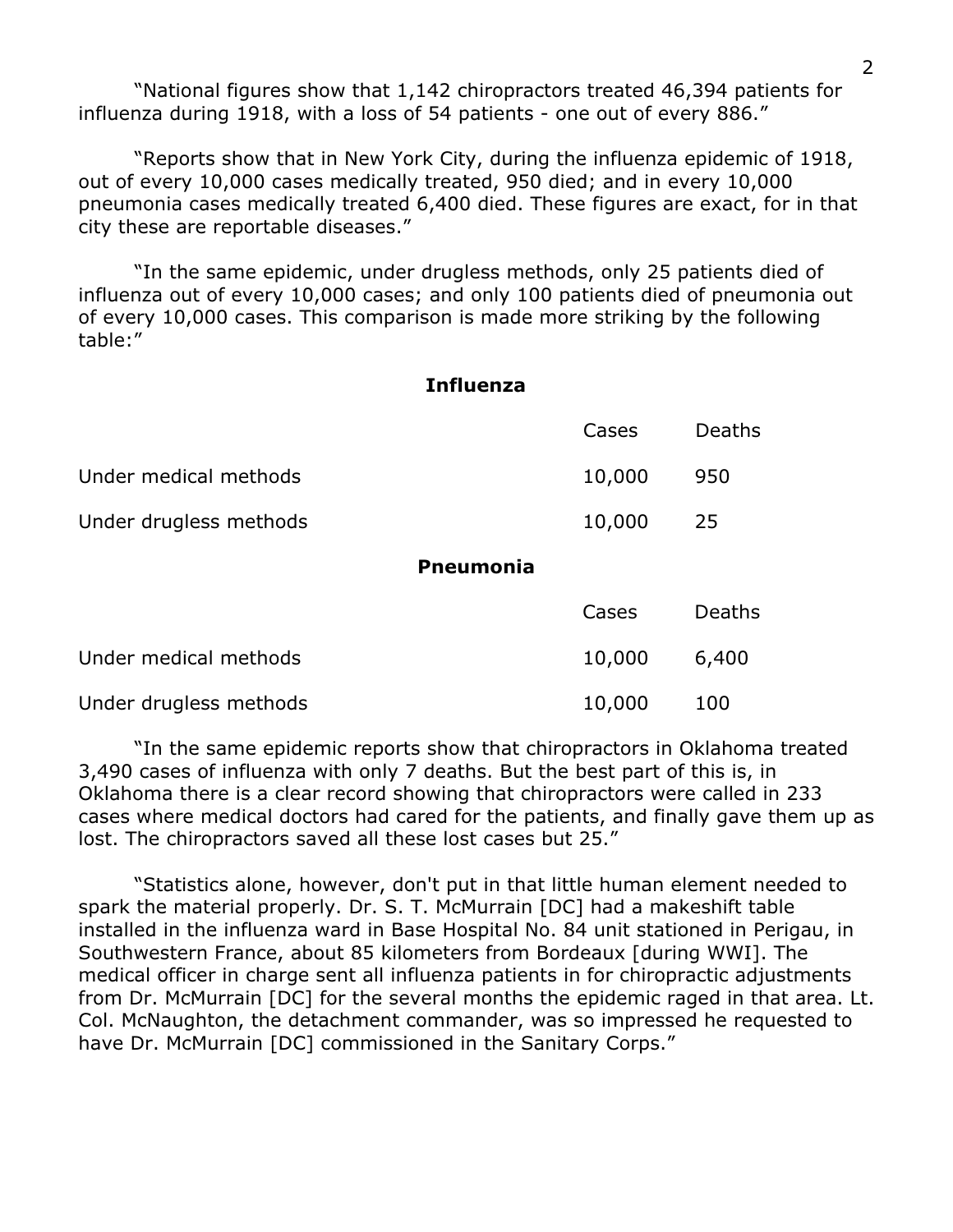"Dr. Paul Myers [DC] of Wichita Falls was pressed into service by the County Health Officer and authorized to write prescriptions for the duration of the epidemic there - but Dr. Myers [DC] said he never wrote any, getting better results without medication."

Dr. Helen B. Mason [DC], whose "son, when only a year old, became very ill with bronchitis. My husband and I took him to several medical specialists without any worthwhile results. We called a chiropractor, as a last resort, and were amazed at the rapidity of his recovery. We discussed this amazing cure at length and came to the decision that if chiropractic could do as much for the health of other individuals as it had done for our son we wanted to become chiropractors."

Dr. M. L. Stanphill [DC] recounts his experiences:

"I had quite a bit of practice in 1918 when the flu broke out. I stayed (in Van Alstyne) until the flu was over and had the greatest success, taking many cases that had been given up and restoring them back to health. During the flu we didn't have the automobile. I went horseback and drove a buggy day and night. I stayed overnight when the patients were real bad. When the rain and snow came I just stayed it out. There wasn't a member of my family that had the flu."

When he came to Denison he said:

"I had a lot of trouble with pneumonia when I first came. Once again took all the cases that had been given up. C. R. Crabetree, who lived about 18 miles west of Denison, had double pneumonia and I went and stayed all night with him and until he came to the next morning. He is still living today. That gave me a boost on the west side of town."

"And when interviews of the old timers are made it is evident that each still vividly remembers the 1917-1918 influenza epidemic. We now know about 20 million persons [recent estimates are as high as 100 million deaths] around the world died of the flu with about 500,000 Americans among that number. But most chiropractors and their patients were miraculously spared and we repeatedly hear about those decisions to become a chiropractor after a remarkable recovery or when a close family member given up for dead suddenly came back to vibrant health."

"Some of these men and women were to become the major characters thrust upon the profession's stage in the 20's and 30's and they had the courage, the background and the conviction to withstand all that would shortly be thrown against them" [including being thrown in jail for practicing medicine without a license].

"The publicity and reputation of such effectiveness in handling flu cases also brought new patients and much acclaim from people who knew nothing of chiropractic before 1918."